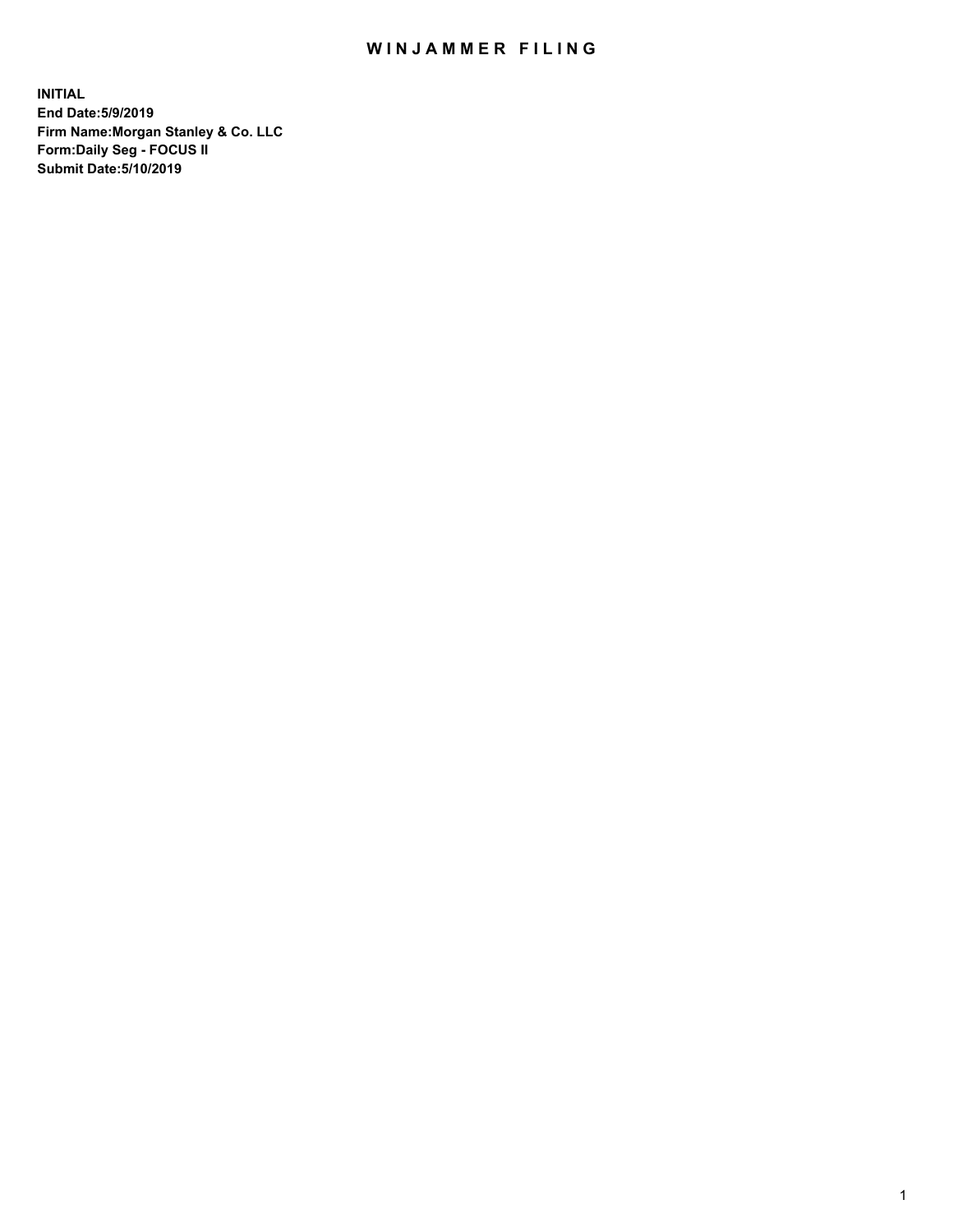**INITIAL End Date:5/9/2019 Firm Name:Morgan Stanley & Co. LLC Form:Daily Seg - FOCUS II Submit Date:5/10/2019 Daily Segregation - Cover Page**

| Name of Company                                                                                                                                                                                                                                                                                                               | Morgan Stanley & Co. LLC                                    |
|-------------------------------------------------------------------------------------------------------------------------------------------------------------------------------------------------------------------------------------------------------------------------------------------------------------------------------|-------------------------------------------------------------|
| <b>Contact Name</b>                                                                                                                                                                                                                                                                                                           | <b>Ikram Shah</b>                                           |
| <b>Contact Phone Number</b>                                                                                                                                                                                                                                                                                                   | 212-276-0963                                                |
| <b>Contact Email Address</b>                                                                                                                                                                                                                                                                                                  | Ikram.shah@morganstanley.com                                |
| FCM's Customer Segregated Funds Residual Interest Target (choose one):<br>a. Minimum dollar amount: ; or<br>b. Minimum percentage of customer segregated funds required:% ; or<br>c. Dollar amount range between: and; or<br>d. Percentage range of customer segregated funds required between:% and%.                        | 235,000,000<br><u>0</u><br>00<br><u>00</u>                  |
| FCM's Customer Secured Amount Funds Residual Interest Target (choose one):<br>a. Minimum dollar amount: ; or<br>b. Minimum percentage of customer secured funds required:%; or<br>c. Dollar amount range between: and; or<br>d. Percentage range of customer secured funds required between:% and%.                           | 140,000,000<br><u>0</u><br>0 <sub>0</sub><br>0 <sup>0</sup> |
| FCM's Cleared Swaps Customer Collateral Residual Interest Target (choose one):<br>a. Minimum dollar amount: ; or<br>b. Minimum percentage of cleared swaps customer collateral required:%; or<br>c. Dollar amount range between: and; or<br>d. Percentage range of cleared swaps customer collateral required between:% and%. | 92,000,000<br><u>0</u><br><u>00</u><br>00                   |

Attach supporting documents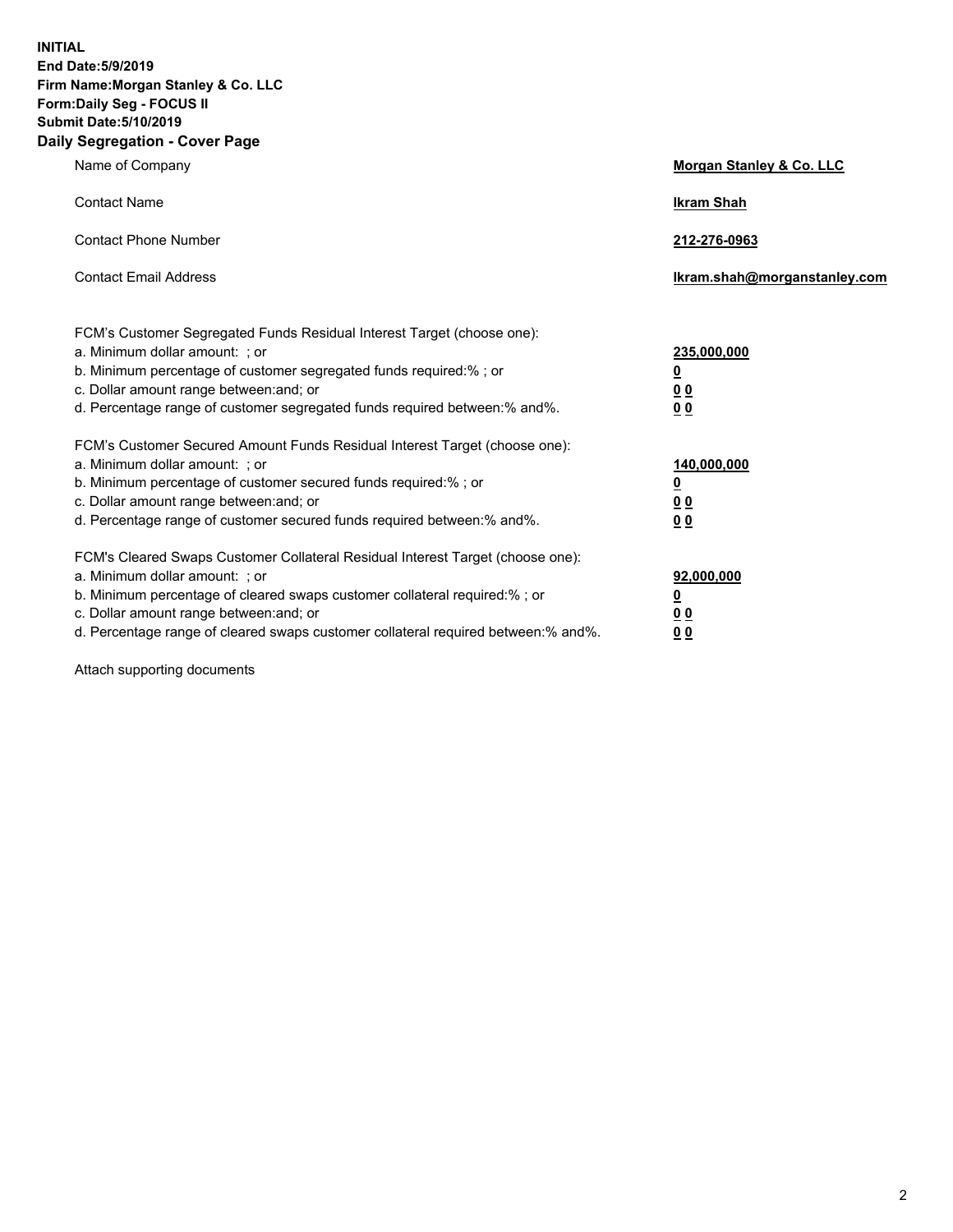## **INITIAL End Date:5/9/2019 Firm Name:Morgan Stanley & Co. LLC Form:Daily Seg - FOCUS II Submit Date:5/10/2019 Daily Segregation - Secured Amounts**

Foreign Futures and Foreign Options Secured Amounts Amount required to be set aside pursuant to law, rule or regulation of a foreign government or a rule of a self-regulatory organization authorized thereunder 1. Net ledger balance - Foreign Futures and Foreign Option Trading - All Customers A. Cash **3,341,740,710** [7315] B. Securities (at market) **2,304,398,973** [7317] 2. Net unrealized profit (loss) in open futures contracts traded on a foreign board of trade **-512,910,290** [7325] 3. Exchange traded options a. Market value of open option contracts purchased on a foreign board of trade **14,565,813** [7335] b. Market value of open contracts granted (sold) on a foreign board of trade **-11,013,982** [7337] 4. Net equity (deficit) (add lines 1. 2. and 3.) **5,136,781,224** [7345] 5. Account liquidating to a deficit and account with a debit balances - gross amount **282,138,711** [7351] Less: amount offset by customer owned securities **-280,467,636** [7352] **1,671,075** 6. Amount required to be set aside as the secured amount - Net Liquidating Equity Method (add lines 4 and 5) 7. Greater of amount required to be set aside pursuant to foreign jurisdiction (above) or line 6. FUNDS DEPOSITED IN SEPARATE REGULATION 30.7 ACCOUNTS 1. Cash in banks A. Banks located in the United States **412,545,024** [7500] B. Other banks qualified under Regulation 30.7 **547,866,951** [7520] **960,411,975** 2. Securities A. In safekeeping with banks located in the United States **443,812,794** [7540] B. In safekeeping with other banks qualified under Regulation 30.7 **0** [7560] **443,812,794** [7570] 3. Equities with registered futures commission merchants A. Cash **7,141,932** [7580] B. Securities **0** [7590] C. Unrealized gain (loss) on open futures contracts **-1,281,201** [7600]

- D. Value of long option contracts **0** [7610]
- E. Value of short option contracts **0** [7615] **5,860,731** [7620]
- 4. Amounts held by clearing organizations of foreign boards of trade
	- A. Cash **0** [7640]
	- B. Securities **0** [7650]
	- C. Amount due to (from) clearing organization daily variation **0** [7660]
	- D. Value of long option contracts **0** [7670]
	- E. Value of short option contracts **0** [7675] **0** [7680]
- 5. Amounts held by members of foreign boards of trade
	-
	-
	- C. Unrealized gain (loss) on open futures contracts **-511,629,089** [7720]
	- D. Value of long option contracts **14,565,813** [7730]
	- E. Value of short option contracts **-11,013,982** [7735] **3,919,352,522**
- 6. Amounts with other depositories designated by a foreign board of trade **0** [7760]
- 7. Segregated funds on hand **0** [7765]
- 8. Total funds in separate section 30.7 accounts **5,329,438,022** [7770]
- 9. Excess (deficiency) Set Aside for Secured Amount (subtract line 7 Secured Statement Page 1 from Line 8)
- 10. Management Target Amount for Excess funds in separate section 30.7 accounts **140,000,000** [7780]
- 11. Excess (deficiency) funds in separate 30.7 accounts over (under) Management Target **50,985,723** [7785]

**0** [7305]

[7354] **5,138,452,299** [7355]

**5,138,452,299** [7360]

[7530]

 A. Cash **2,566,843,601** [7700] B. Securities **1,860,586,179** [7710] [7740] **190,985,723** [7380]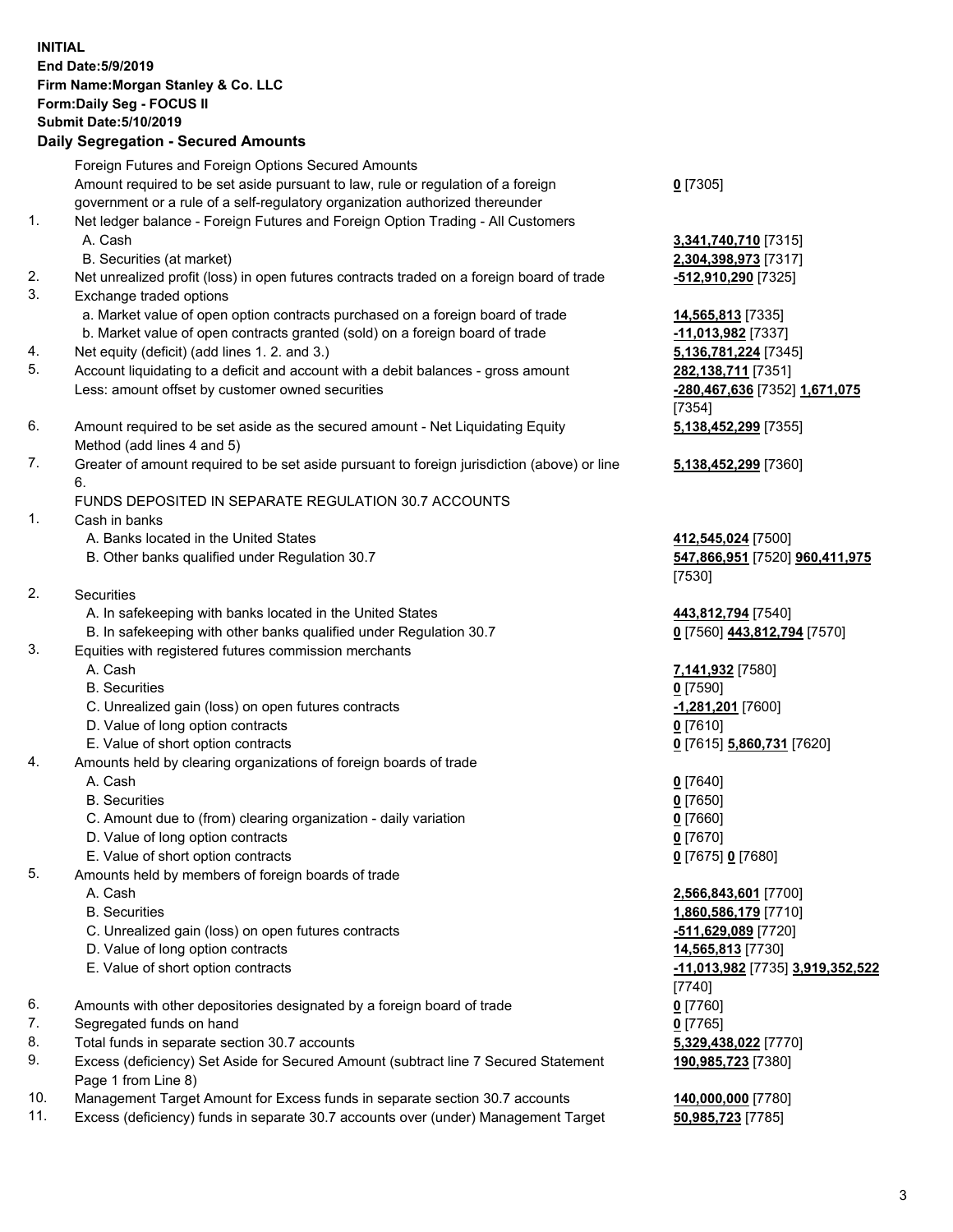**INITIAL End Date:5/9/2019 Firm Name:Morgan Stanley & Co. LLC Form:Daily Seg - FOCUS II Submit Date:5/10/2019 Daily Segregation - Segregation Statement** SEGREGATION REQUIREMENTS(Section 4d(2) of the CEAct) 1. Net ledger balance A. Cash **8,644,616,379** [7010] B. Securities (at market) **6,223,629,794** [7020] 2. Net unrealized profit (loss) in open futures contracts traded on a contract market **996,935,144** [7030] 3. Exchange traded options A. Add market value of open option contracts purchased on a contract market **309,319,634** [7032] B. Deduct market value of open option contracts granted (sold) on a contract market **-273,599,143** [7033] 4. Net equity (deficit) (add lines 1, 2 and 3) **15,900,901,808** [7040] 5. Accounts liquidating to a deficit and accounts with debit balances - gross amount **346,714,980** [7045] Less: amount offset by customer securities **-344,686,263** [7047] **2,028,717** [7050] 6. Amount required to be segregated (add lines 4 and 5) **15,902,930,525** [7060] FUNDS IN SEGREGATED ACCOUNTS 7. Deposited in segregated funds bank accounts A. Cash **3,684,982,591** [7070] B. Securities representing investments of customers' funds (at market) **0** [7080] C. Securities held for particular customers or option customers in lieu of cash (at market) **451,113,141** [7090] 8. Margins on deposit with derivatives clearing organizations of contract markets A. Cash **6,300,707,860** [7100] B. Securities representing investments of customers' funds (at market) **0** [7110] C. Securities held for particular customers or option customers in lieu of cash (at market) **5,772,516,653** [7120] 9. Net settlement from (to) derivatives clearing organizations of contract markets **-63,721,704** [7130] 10. Exchange traded options A. Value of open long option contracts **309,319,634** [7132] B. Value of open short option contracts **-273,599,143** [7133] 11. Net equities with other FCMs A. Net liquidating equity **8,229,308** [7140] B. Securities representing investments of customers' funds (at market) **0** [7160] C. Securities held for particular customers or option customers in lieu of cash (at market) **0** [7170] 12. Segregated funds on hand **0** [7150] 13. Total amount in segregation (add lines 7 through 12) **16,189,548,340** [7180] 14. Excess (deficiency) funds in segregation (subtract line 6 from line 13) **286,617,815** [7190]

- 15. Management Target Amount for Excess funds in segregation **235,000,000** [7194]
- 16. Excess (deficiency) funds in segregation over (under) Management Target Amount Excess

**51,617,815** [7198]